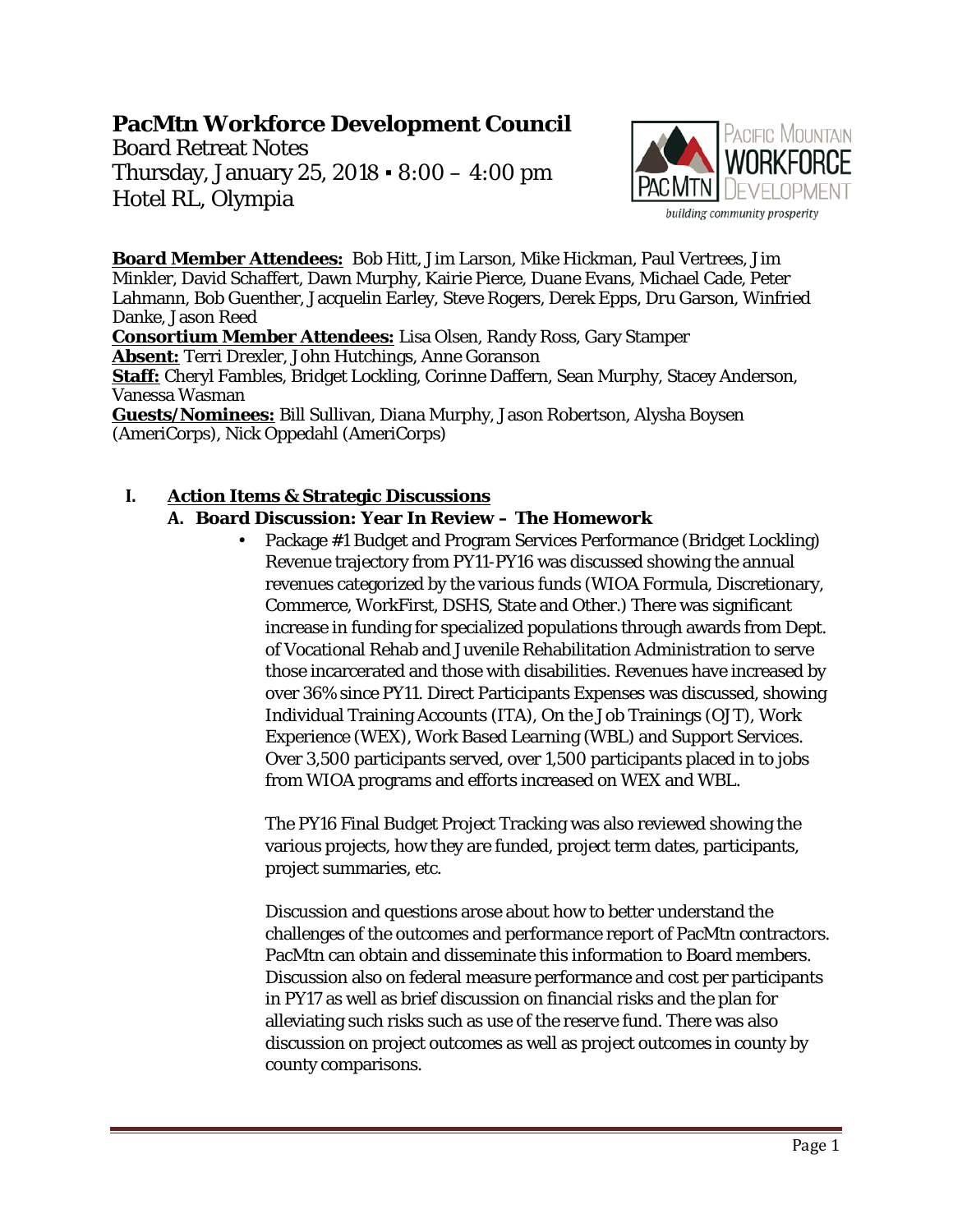- Package #2 Strategic Plan Update of Activities (Sean Murphy) Sean reviewed the 4 Year Strategic Plan Goals and Objectives for PY16- PY20. Goals outlined are to develop regional sector partnerships with target industry clusters; develop the PacMtn and WorkSource brands focused on mission, services, and results seen as adding value to the community and creating new funding sources and partnerships; develop strategic partnerships and collaborations that expand the PacMtn mission and facilitate Board Member leadership; and develop programming and solutions to assist specialized populations in enhancing job skills while securing and maintaining employment.
- Package #3 Program Year End Reports (Sean Murphy & Corinne Daffern) The Year End Updates were reviewed by the various programs: MyJob, Camo2Commerce, Business2Business, WIOA Adult and Dislocated Worker and the Workforce System Year End Report. There was brief discussion on the service numbers on the WIOA Adult and Dislocated Worker update regarding the total number of those exiting the program as well as participants positive placement results.

#### **B. Program Spotlight: Serving Youth – Overview of PacMtn Youth Programs, Student Presentation and Board Discussion**

Following review of the Youth Services Info Sheet two individuals who participated in youth programs addressed the group. The attendees found their presentation engaging, genuine and helpful in understanding how youth programs help youth and young adults. They were reminded by one of the presenters that, "Someone took a chance on me…someone took a chance on everyone in this room."

#### **Board Discussion: What are the most impactful workforce activities for the region's youth? Board and Consortium Members offered the following thoughts, ideas and ask, "How can we better…:**

- Offer Uplift! as a paid or unpaid internship?
- assist youth in transportation to and from internships?
- Help youth better understand employer expectations...the world doesn't owe you a job nor a paycheck. You got to go out and hustle it up.
- inform youth on career learning events, apprenticeship events, job fairs, career fairs, career exploration events.
- Intercept kids sooner with career counselors; electronic interception via social media in elementary or middle school.
- Create more high school re-engagement programs, GED programs and finding hard to locate drop-out students in rural areas.
- Locate HS21+ programs in places where youth are found
- Intervene early such as middle school or even elementary school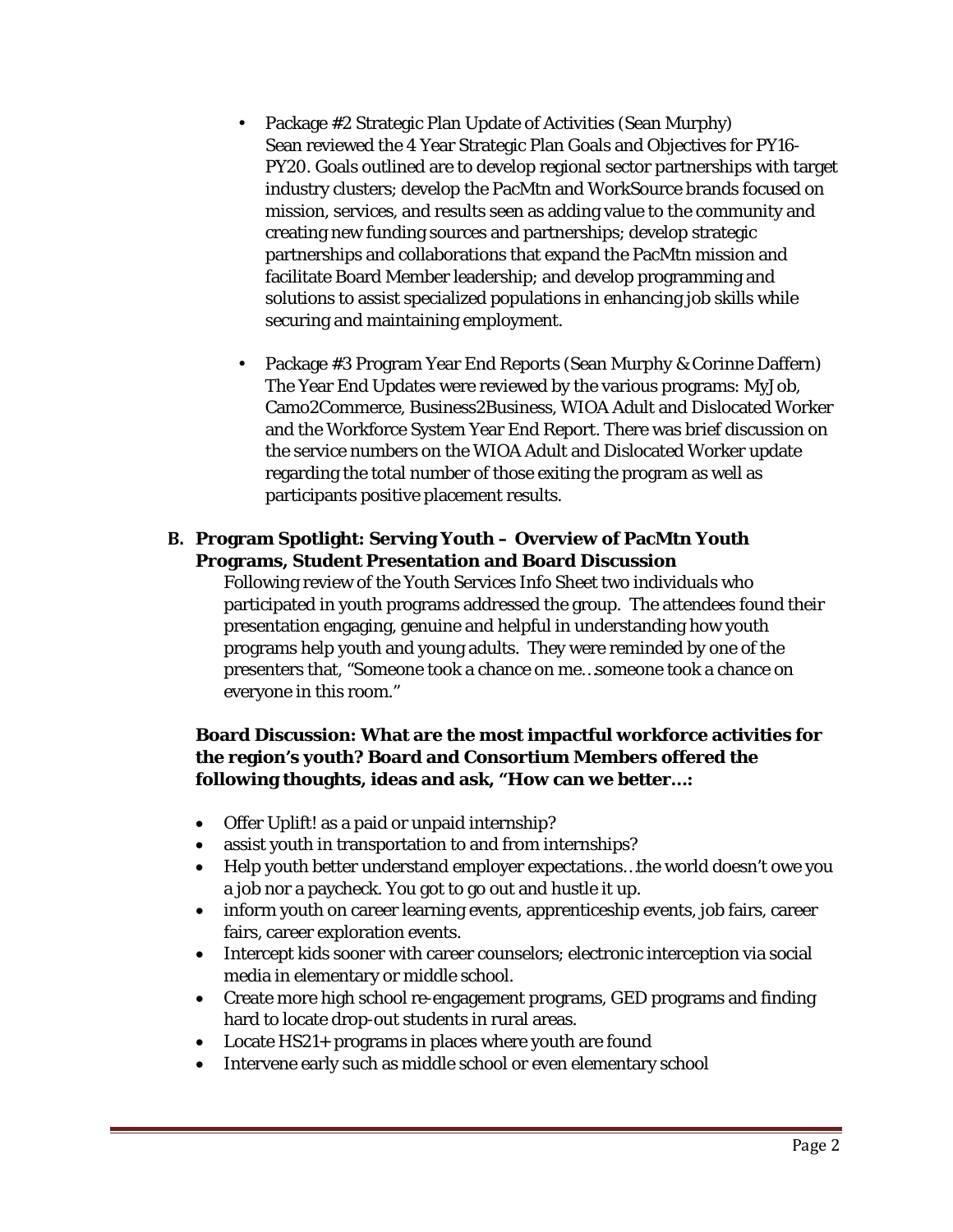Corinne provided an overview of the Preparation for Re-Entry to Employment (PREP) program. Thurston County contracts with PacMtn to provide these services and the WDC is interested in expanding this program to other counties as there are resources available to sponsor the work. Members also offered the following ideas to assist those with criminal background get around their employment barriers:

- "Ban the Box" initiative via group of colleges/tech colleges
- Sealing of youth criminal offense records
- Help employers open screening process for those with felonies, and initiate conversation about the felony,
- Better prepare applicants for these discussions with workshops around this topic.

#### **Learning and Discussion: Economic and Workforce Development:**

Jason Robertson presented a learning and discussion topic on Economic Development Council (EDC) Roles and Functions, and introduced Board discussion questions on how EDCs overlap with the workforce system, areas of potential or perceived conflict, opportunities for resolution and priority collaborations moving forward. His presentation is attached herein. For this discussion, the whole group broke into four smaller groups and discussed the following topics: What is the role of EDCs, role of PacMtn and their areas of priority collaboration?

- Team #1:
	- o More focused sector work
	- o Seeking bigger funding "big bucks" "more bang for more buck"
	- o Some of the EDCs may need to know more about what PacMtn does and what could be done in partnership for each area.
	- o How can WDCs help advocate a better state funding distribution for EDCs?
	- o Jointly produce "White Papers" on topics of mutual interest
	- o Assist with reducing barriers that enable access to other federal funding for major economic development projects i.e. transit money
	- o Facilitate deeper data analysis to better understand the needs of the communities
	- o Acknowledge each plays different roles in regional and local activities
- Team #2:

What are the challenges between EDC and PacMtn?

- o There are lots of responsibilities Are there more opportunities for contracting?
- o Better coordination of B2B services, and more reports to the Board on B2B work. continue to build B2B relationship with EDC
- o More information aimed at what is important to the EDCs
- o Determine main/top priorities of PacMtn and EDC and work together on those
- o Cluster studies to show industries to attract based on current workforce
- o Keep up with partners and changing technology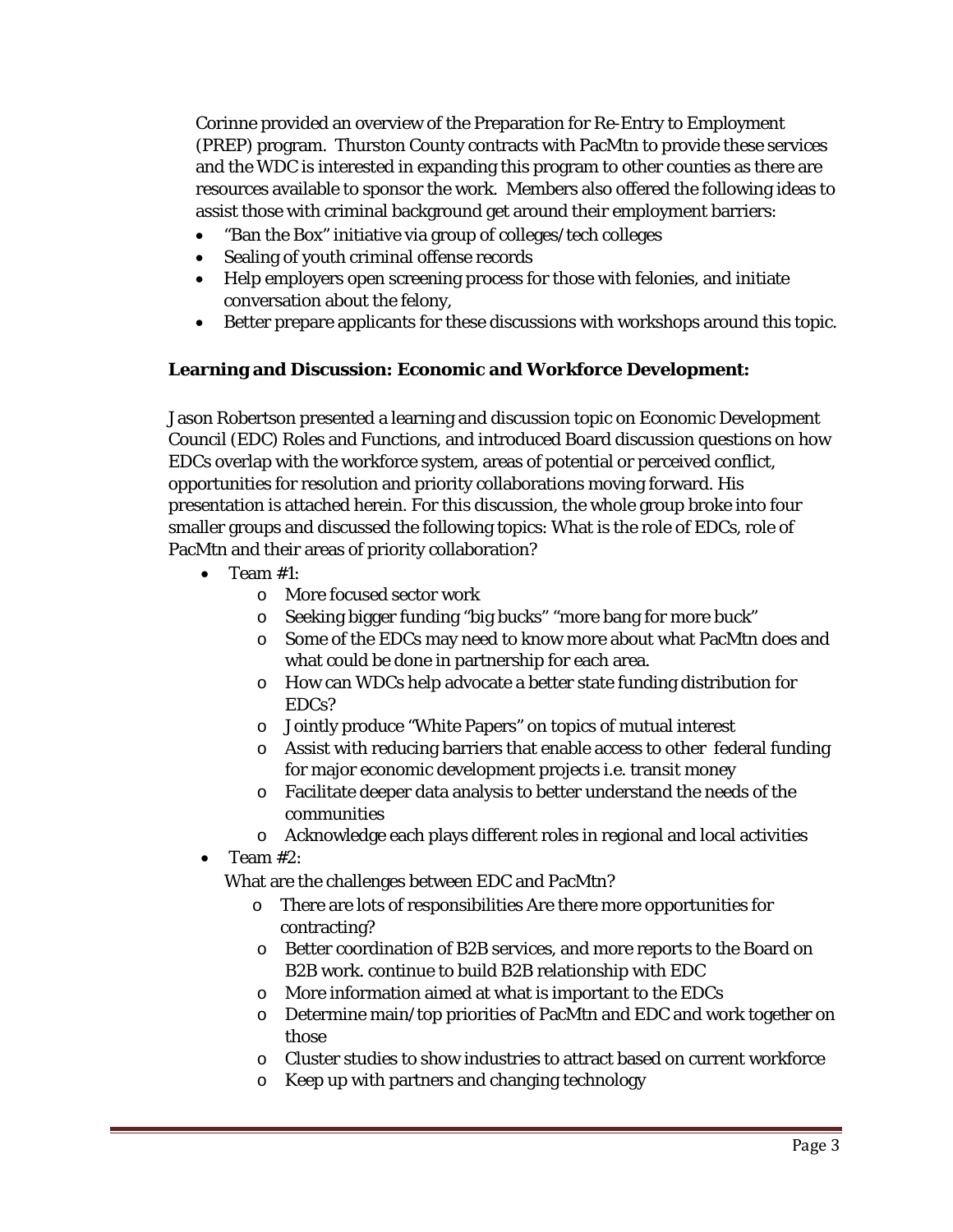- o Millwright career pathways and work with educators to open these pathways
- o More online meetings
- Team #3:

Build stronger relationships between EDC, WDC, and Chambers

- o Disseminate information to community participants
- o Understand supply chain gaps and how best to respond
- o Create more One stop shopping
- o Focus on private sector
- o Explore regional economic district and lack thereof
- o WDC to be more of a regional economic force
- o Strategic element from WDC to EDC to take back and implement information
- Team #4:
	- o Coordination between PacMtn, EDCs and schools
	- $\circ$  Offer more Try A Trade success and more programs like this
	- o Intercept youth sooner
	- o Implement paid internship programs
	- o Robust branding/marketing/recruiting for PacMtn to better educate on what PacMtn does
	- o Understand the differences between regions within same counties
	- o Create incubators that help small business start ups
	- o Work closely with PacMtn and EDCs ("an intimate dance")

Meeting adjourned at 3:20 pm

#### **Submitted by: Vanessa Wasman, Administrative Assistant**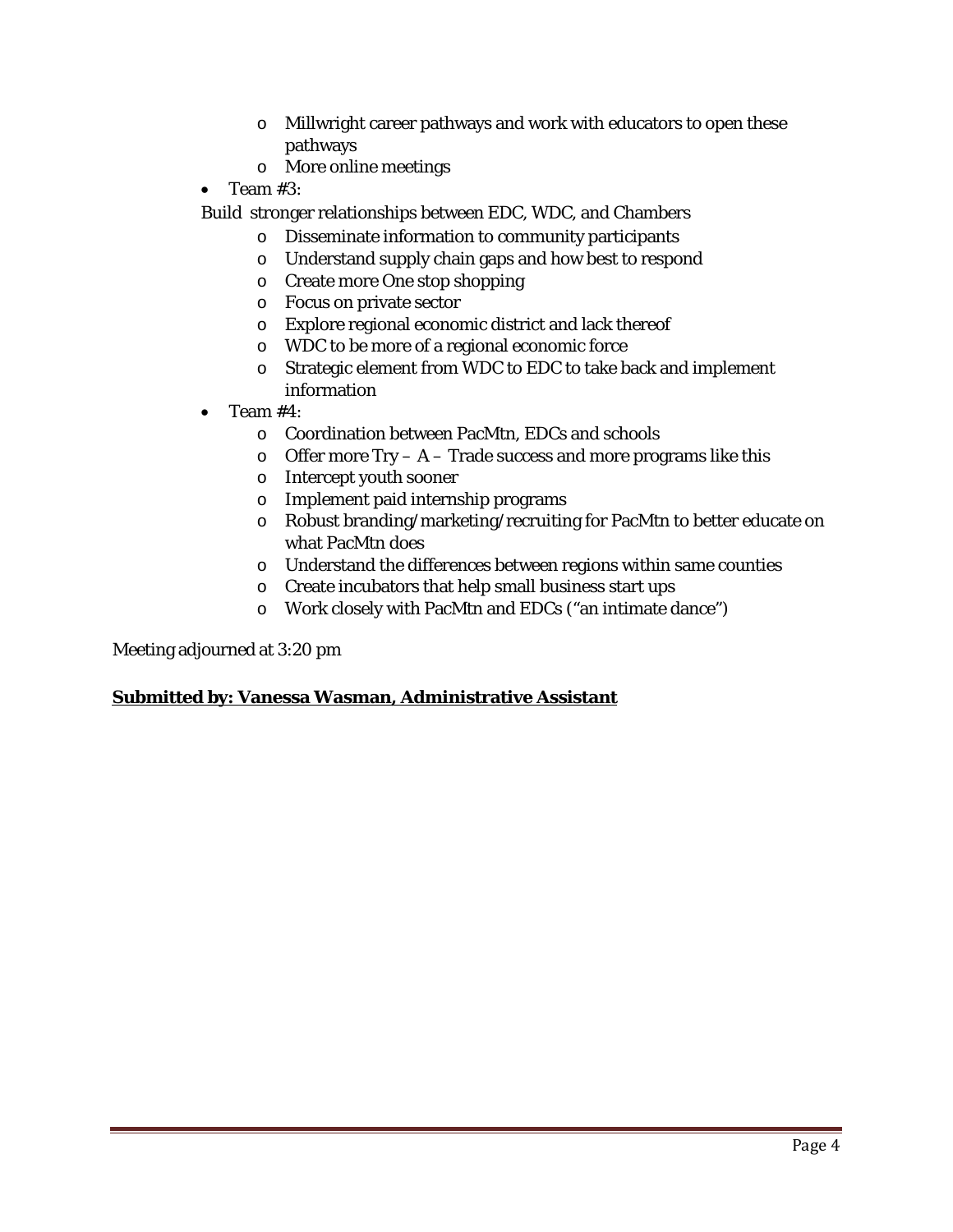2018 BOARD RETREAT

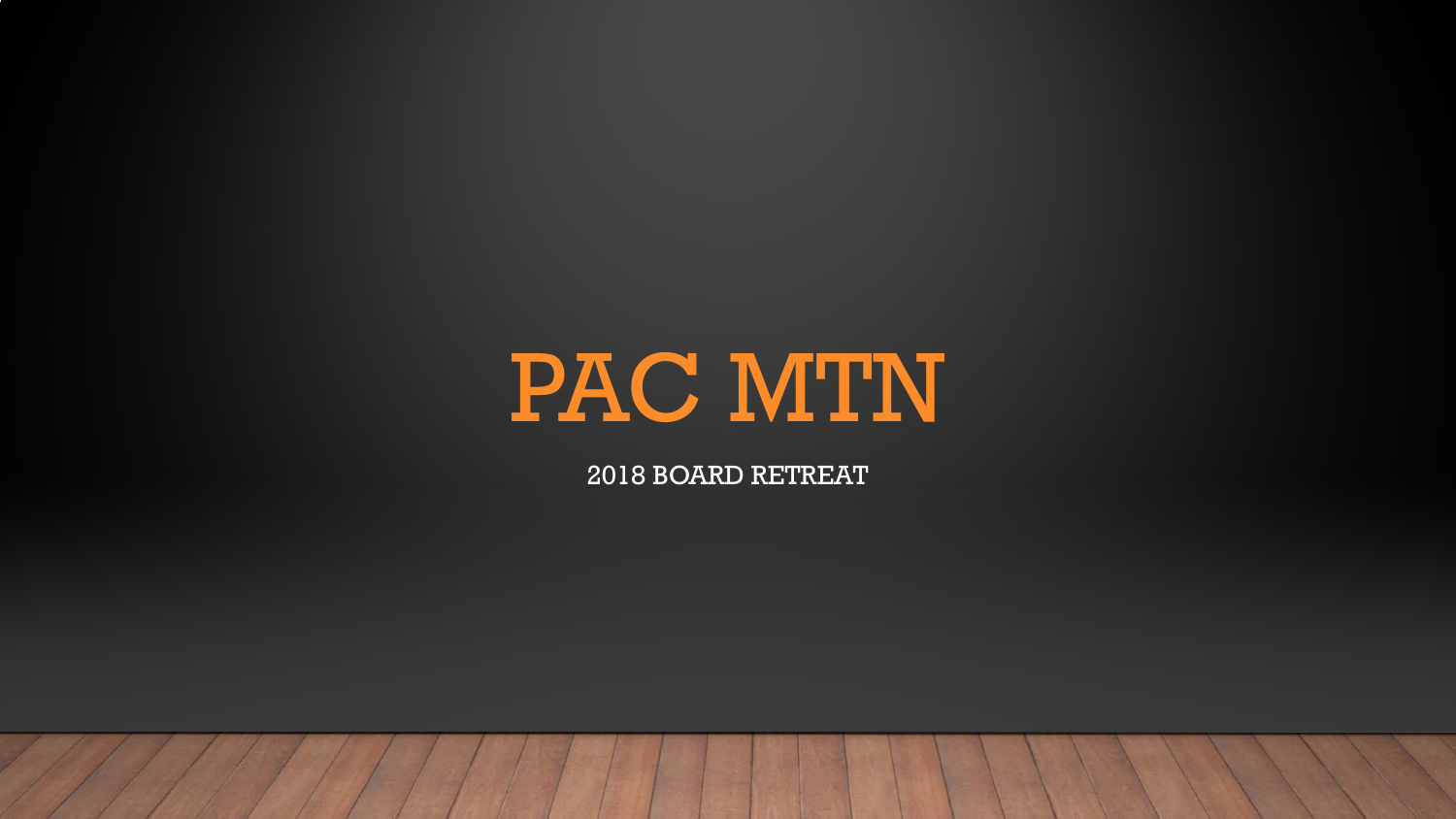### WHY ECONOMIC DEVELOPMENT MATTERS

- Job growth and diversification
- Wage growth and income security
- Multiplier effect more spending and jobs
- Tax revenue to support essential services and "gap" training
- Vibrancy to retain and attract tomorrow's workforce
- Technology transfer taking ideas from college to marketplace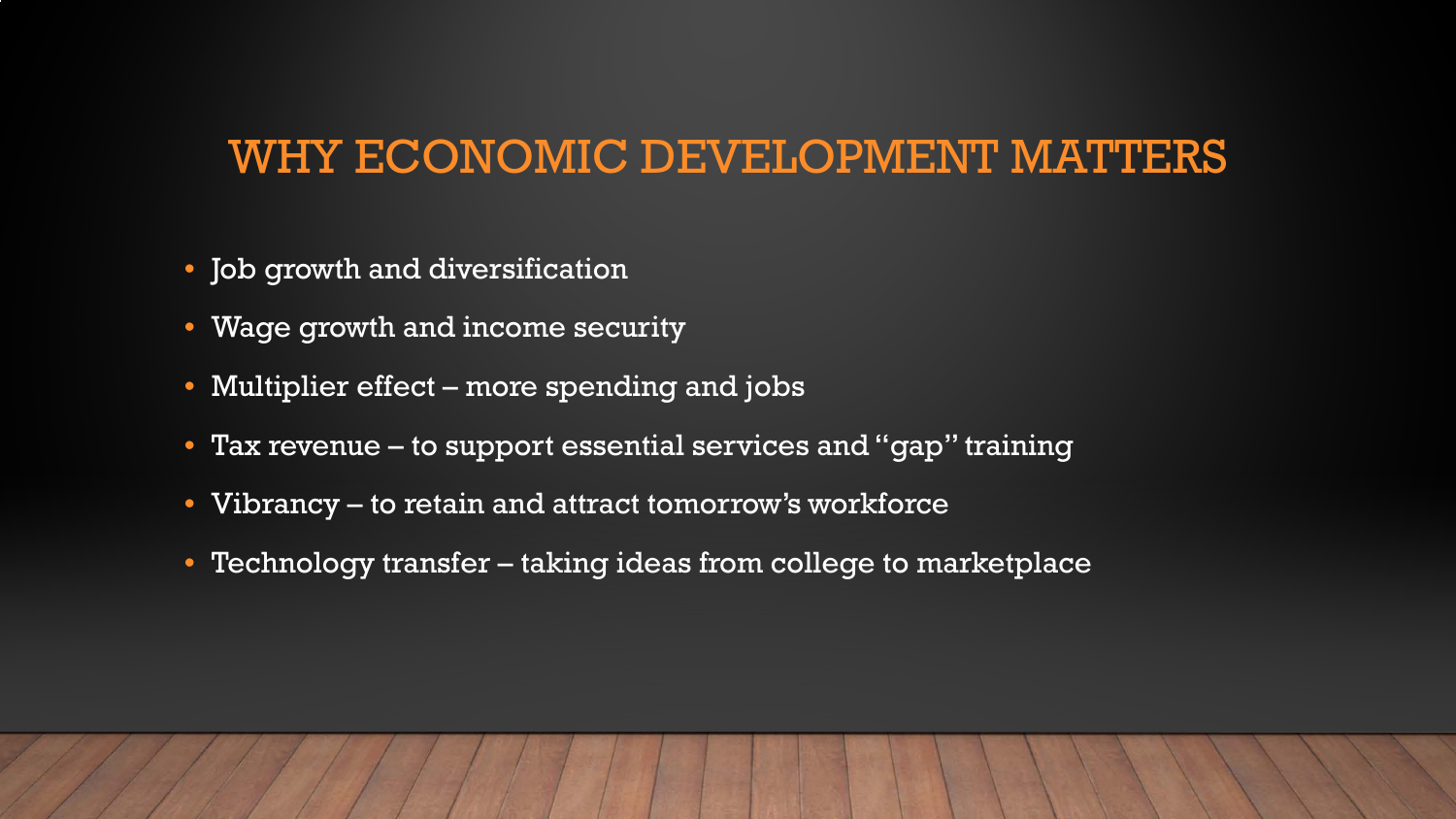### EDC ROLES + FUNCTIONS

- Primary Mission: Recruit, Retain, Expand
- Major Functions
	- Business development and training
	- Business technical assistance + advocacy
	- Strategy coordination across jurisdictions
- Secondary Functions
	- Workforce support (contractually-obligated vis-à-vis ADO status)
	- Research + info
	- Special initiatives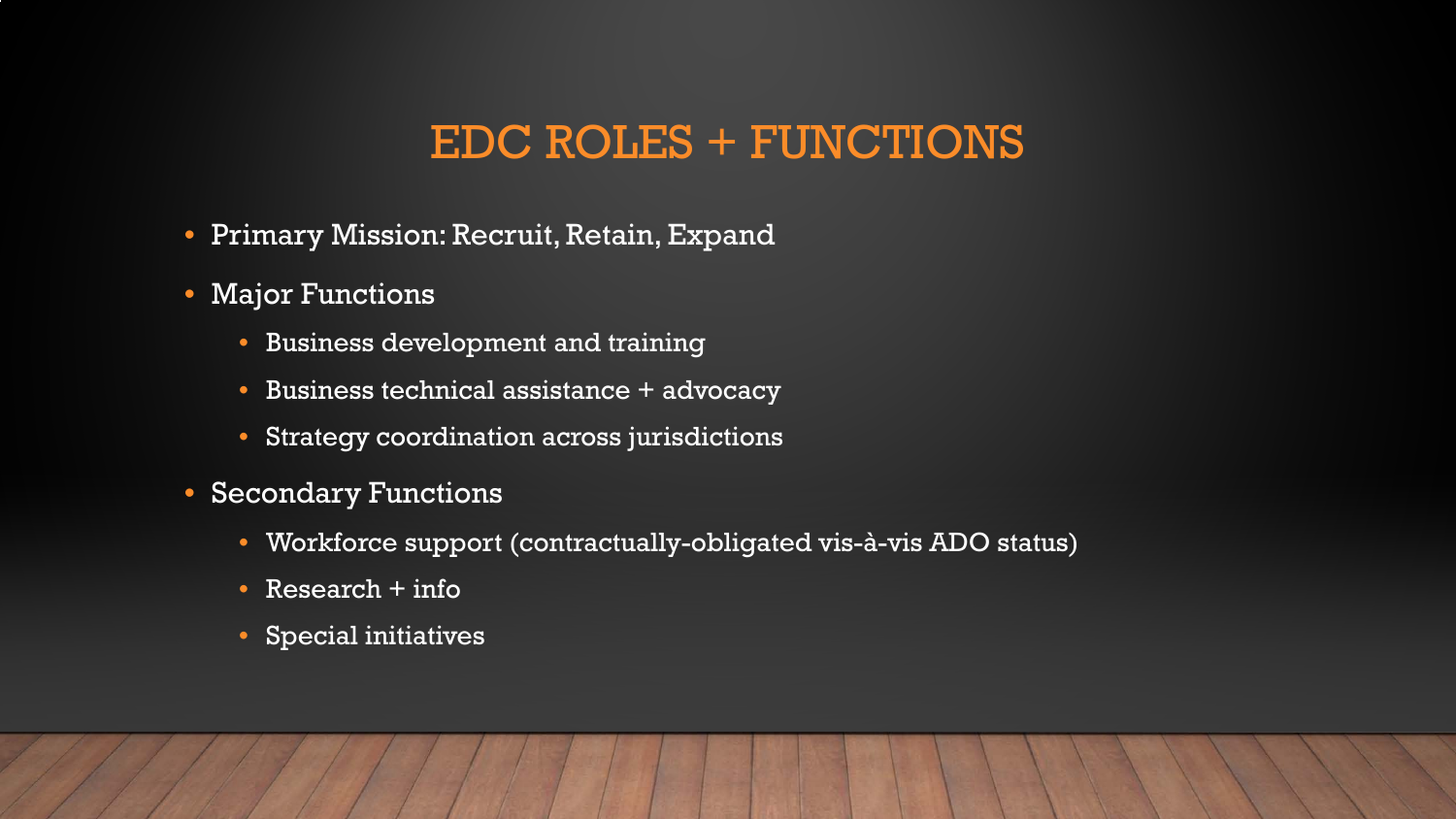# OVERLAP WITH WORKFORCE SYSTEM

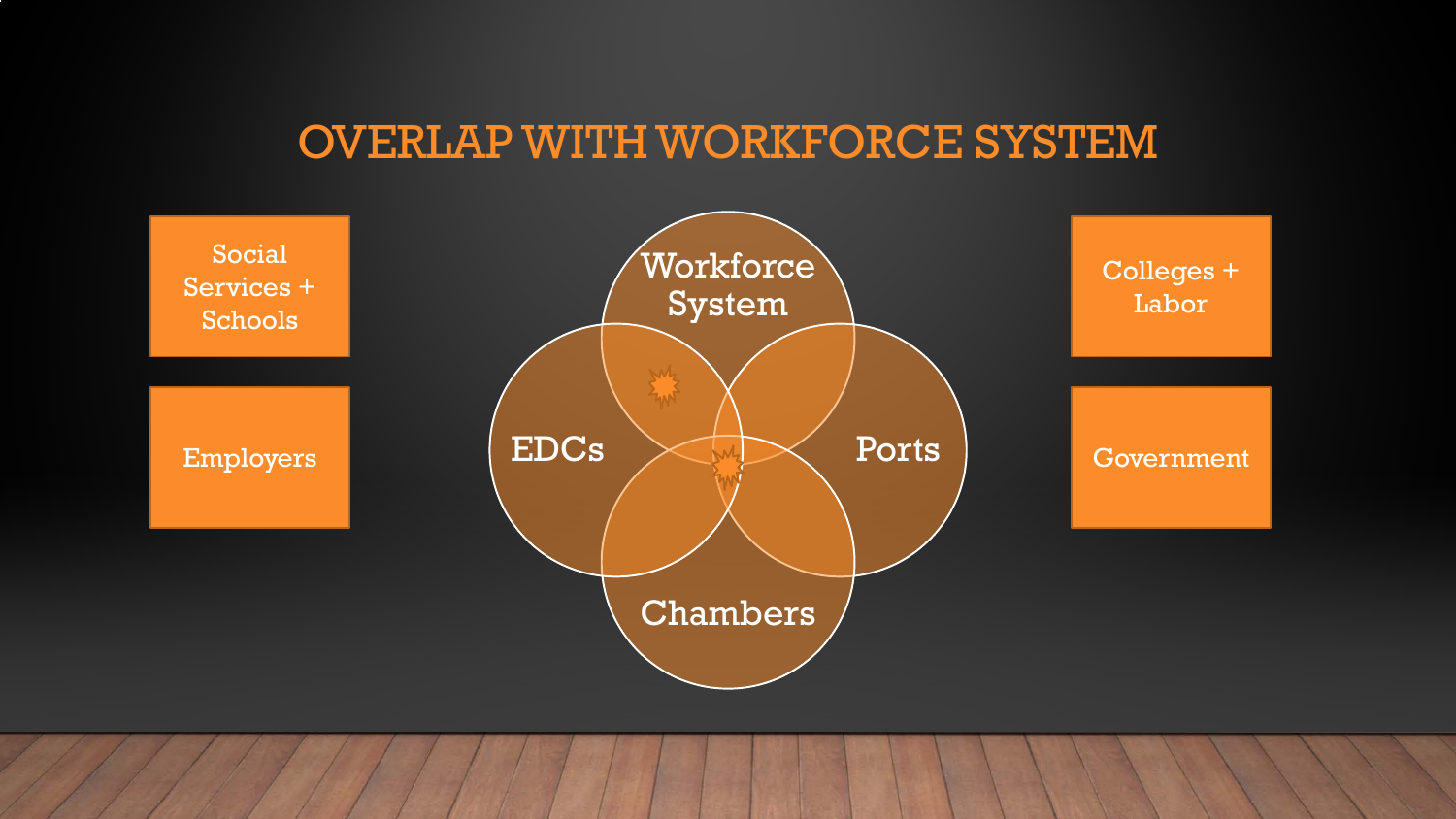## KEY INTERACTIONS

- Sector tracking and labor readiness
- Rapid response labor pool prep
- Training program prioritization and design
- Specialized employment placement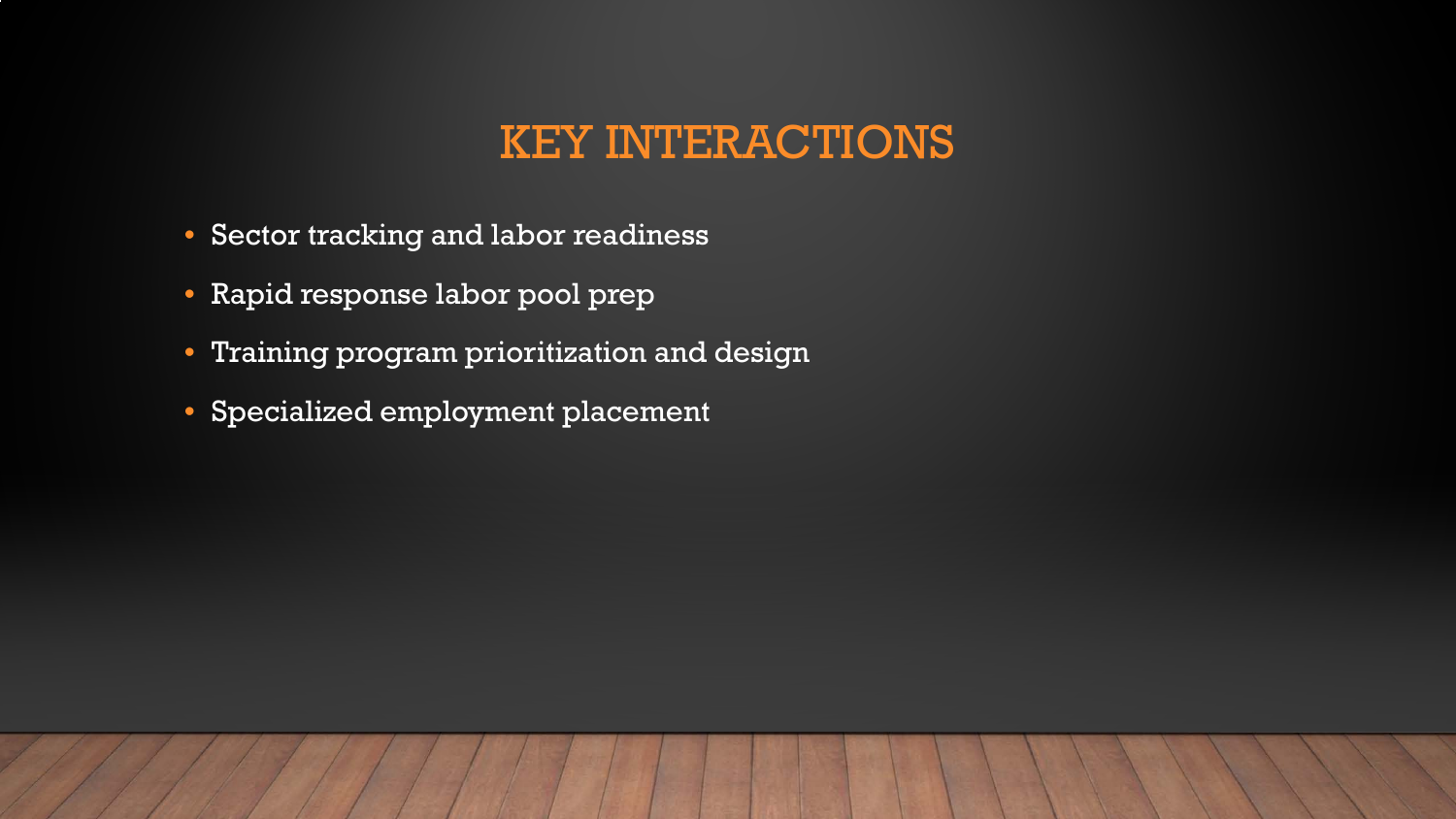SUMMARY OF BENEFITS (EDC)

- Access to labor pool
- Specialized training
- Workforce and industry data
- Regional perspective
- Place at the table for workforce development policies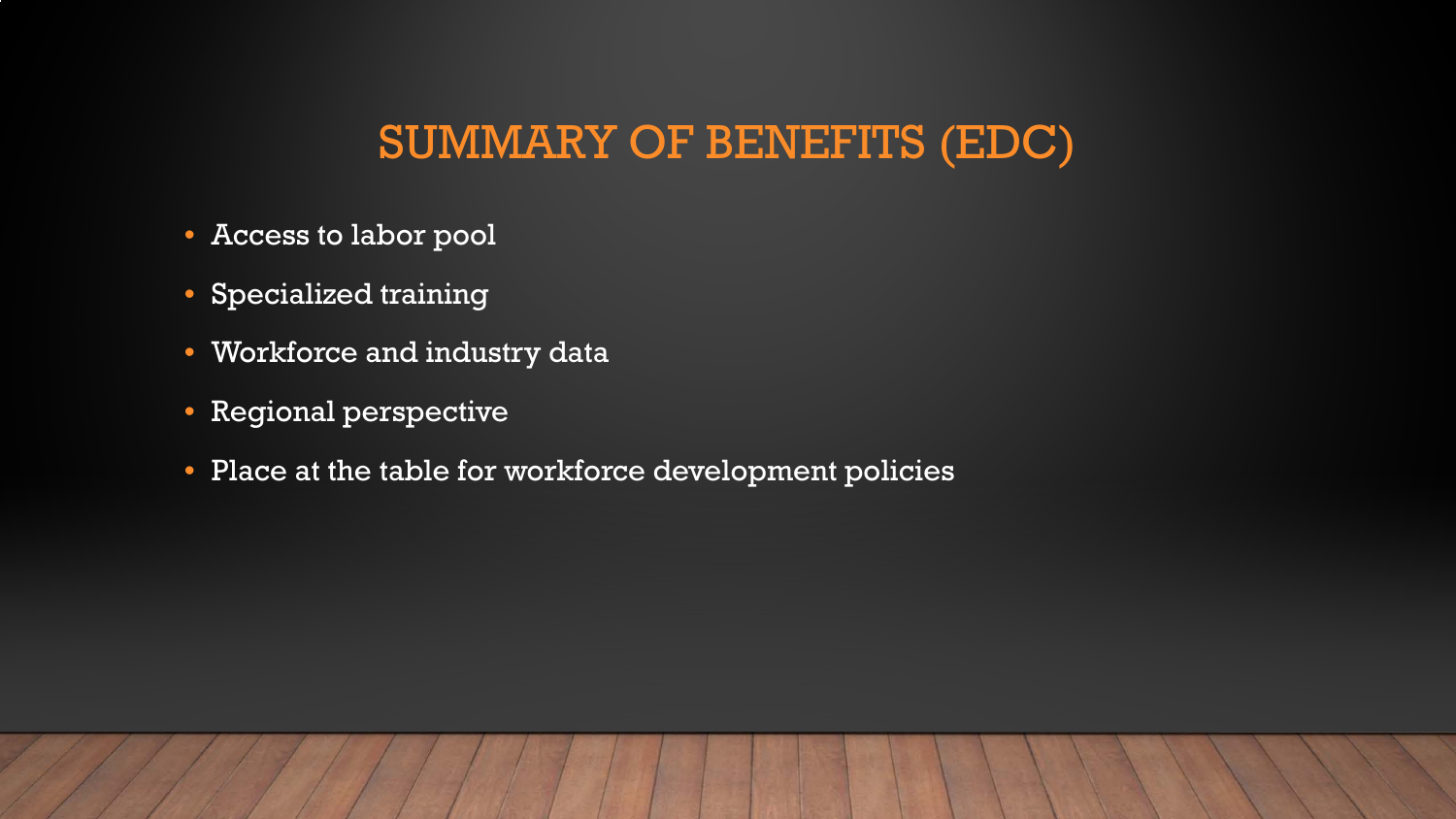### SUMMARY OF BENEFITS (WDC)

- Access to employers (with street cred)
- Unique industry data (and feedback loop)
- New or expanded labor placement opportunities
- Board members
- Seat at the table for local plans (e.g. TCEA)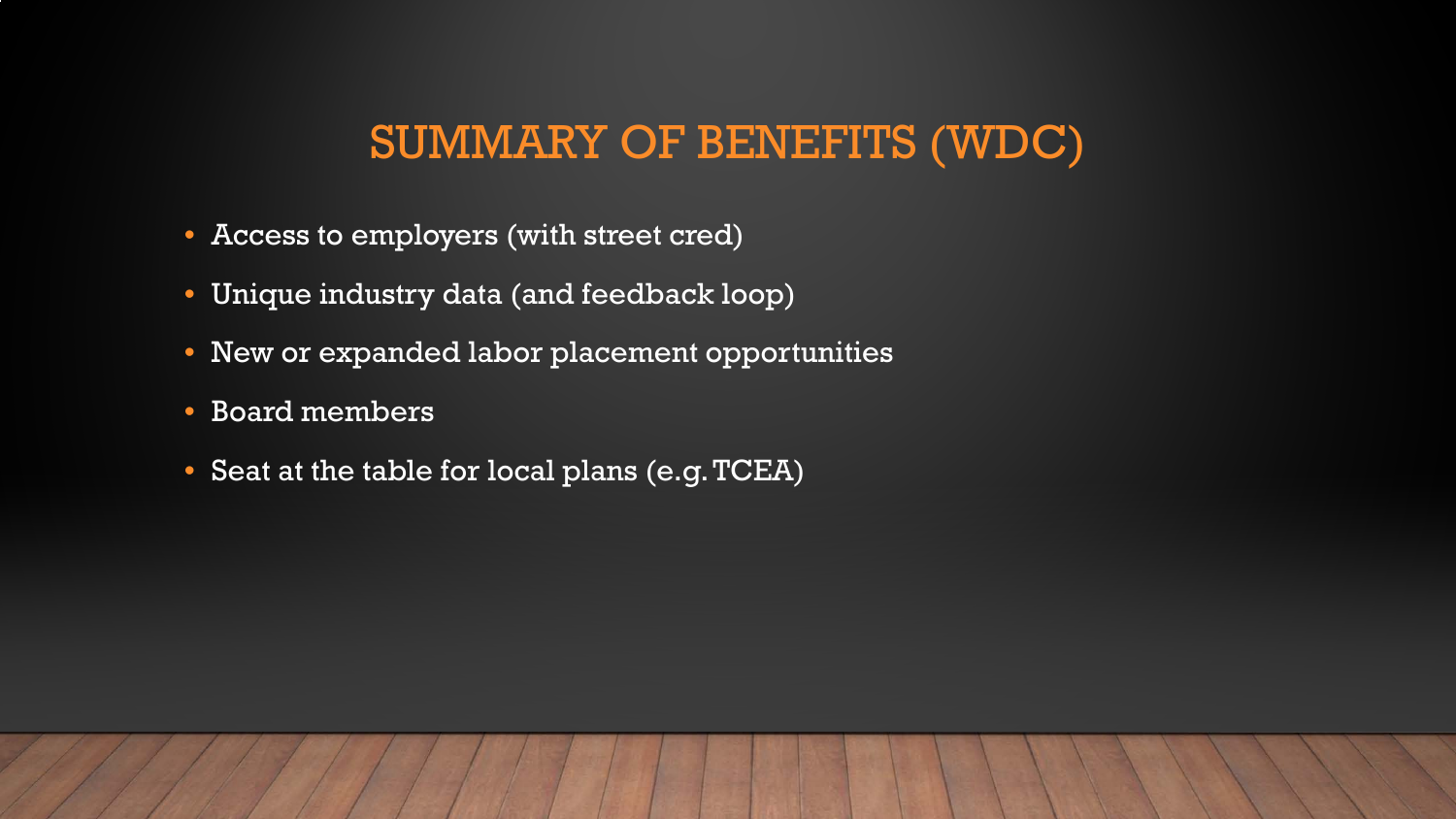### POTENTIAL CONFLICTS

- **Employer engagement and messaging** 
	- WIOA changed the model; change is rarely easy or seamless
- Competition for limited resources
- Regional vs. local performance metrics (Time vs. ROI)
- Equity in participation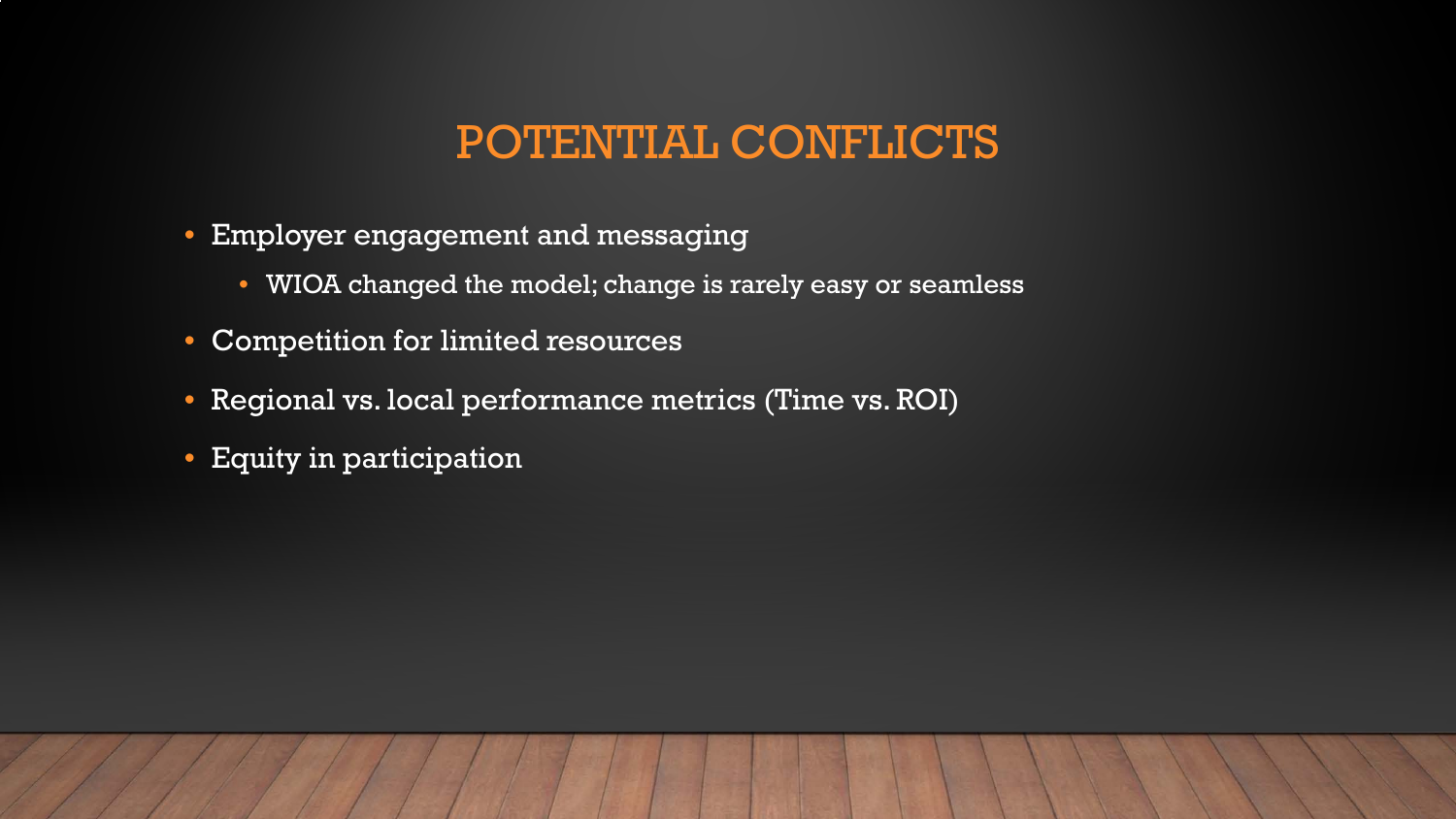### LEVERAGING HIGH-IMPACT COLLABORATIONS

- Complete Industry Cluster Study
- Complete Internship, OJT Connections
- Complete Mason County Rapid Response
- Pending Economic Development District
- Pending Industry Sector and Employer Services Task Force
- Pending Pac Mtn Strategic Plan Update + Implementation Support
- Potential Regional Economic Development Plan (or CEDS)